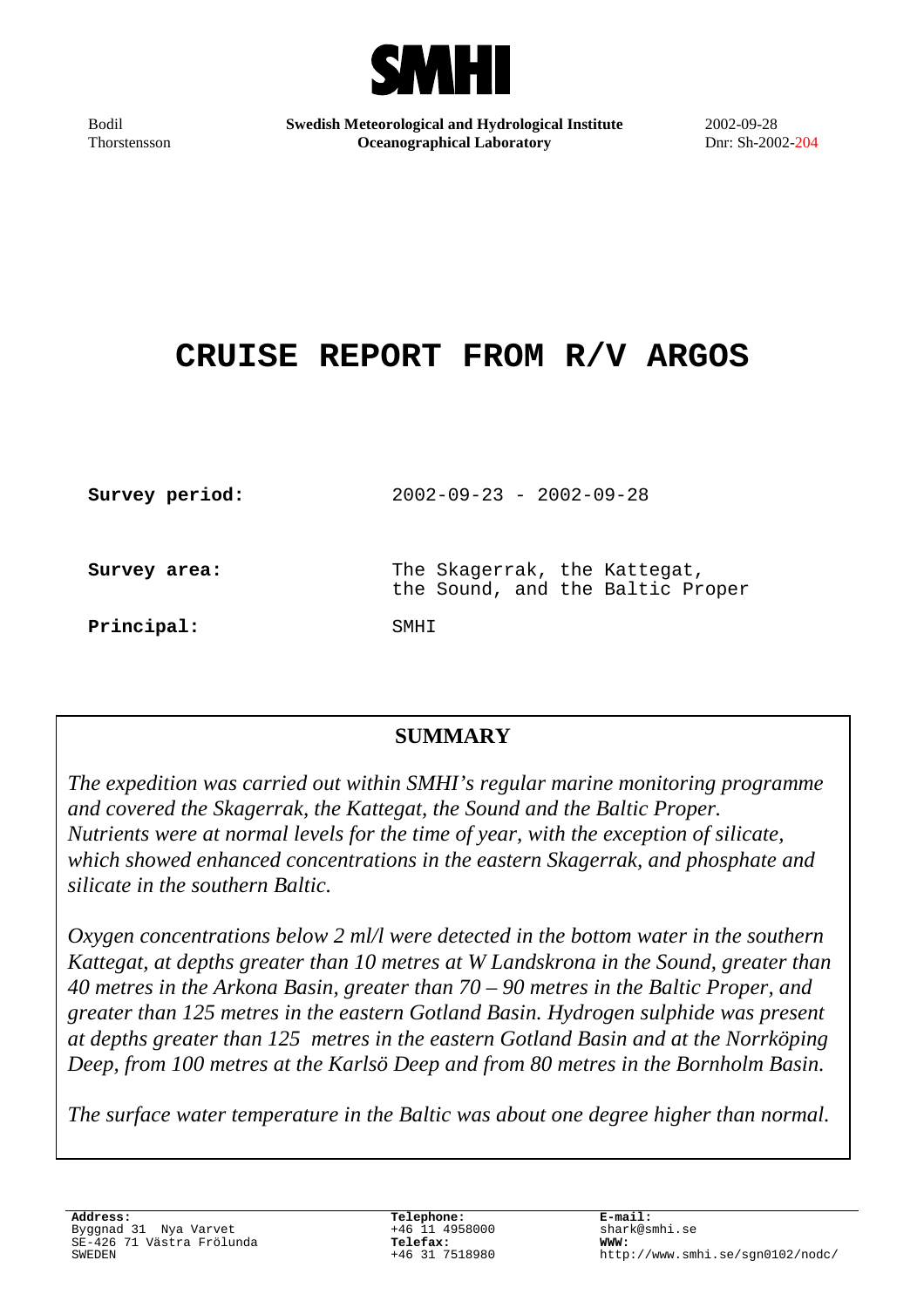## **PRELIMINARY RESULTS**

The cruise, part of the SMHI ordinary monitoring programme, began in Gothenburg on September 23 and ended in the same port September 28. During the expedition the weather was dominated by weak to moderate winds, westerly in the first part of the cruise, and north-easterly later. The weather was sunny at the beginning and end of the cruise. Sampling for the EU-project HABILE was carried out at Fladen and BY5, and twice at Anholt E. Because of the low oxygen levels in the Kattegat bottom water, extra samples were taken in the southern Kattegat.

#### **The Skagerrak**

The surface water temperature varied between 15.2°C (at P2, in the south-east) and 16.6°C (at Å17, in the central Skagerrak). The thermocline and halocline, which were most prominent at the inshore stations, were located at a depth of 4-8 metres. In the central Skagerrak, this increased to a depth of about 20 metres. A fluorescence maximum was observed at the inshore stations Släggö and P2. Enhanced silicate concentrations (of 3-3.5 µmol/l) were found in the surface layer at station P2, near the Swedish coast, where the salinity was also low (23 psu). Silicate levels in the rest of the Skagerrak were 0.2-0.9 µmol/l. Nitrate levels were below the detection limit  $(0.10 \text{ mmol}/1)$ , which is normal for this time of year. Phosphate levels were also normal, varying between 0.05 and 0.12 µmol/l.

#### **The Kattegat and the Sound**

Surface water temperatures varied between 15.2°C (Fladen) to 16.6°C (Drogden, in the Sound). The thermocline and halocline lay at a depth of 7-10 metres.

Nutrient concentrations in the Kattegat surface water were normal for the time of year. Phosphate concentrations varied between 0.05 and 0.07 µmol/l in the Kattegat, and were 0.2 µmol/l in the Sound. Nitrate was below detection limit (0.10 µmol/l) and silicate levels were between 2.5 and 3.5 µmol/l in the Kattegat, and were 6.8 µmol/l in the Sound.

Oxygen levels in the deep waters of the southern Kattegat and the Sound were lower than the 10 year average for this time of year. At the station Anholt E, the oxygen levels were less than 2 ml/l at 40 metres and deeper. In the Sound the oxygen concentration was only 1.18 ml/l at depths as shallow as 15 metres. This is equivalent to an oxygen saturation of 19%. In the Laholm Bight and Skälderviken the oxygen levels at the bottom were 0.8 and 1.9 ml/l respectively.

#### **The Baltic Sea**

Surface water temperatures varied between 15.4 and 17.4°C, which is some degree above normal. The lowest temperature was measured in the Fårö Deep, and the highest in the southwestern Baltic. The continuous underway monitoring showed a large area of low temperature water north of Fårö, which indicates upwelling. The thermocline was very distinct throughout the Baltic outside of the Arkona Basin, and was found between 20 and 30 metres deep. In